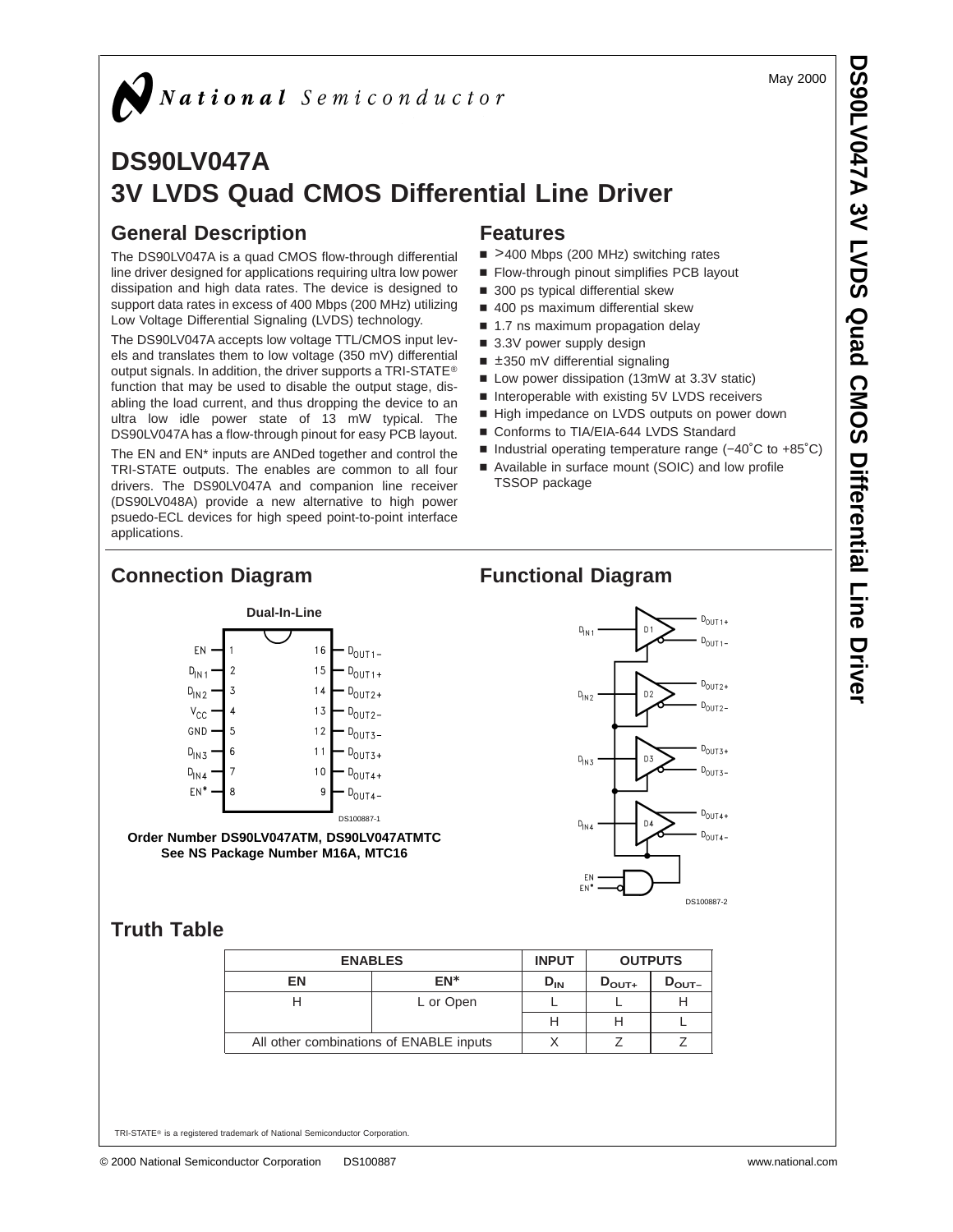## **Absolute Maximum Ratings (Note 1)**

**If Military/Aerospace specified devices are required, please contact the National Semiconductor Sales Office/ Distributors for availability and specifications.**

| Supply Voltage $(V_{cc})$                           | $-0.3V$ to $+4V$                            |
|-----------------------------------------------------|---------------------------------------------|
| Input Voltage (D <sub>IN</sub> )                    | $-0.3V$ to (V <sub>CC</sub> + 0.3V)         |
| Enable Input Voltage (EN, EN*)                      | $-0.3V$ to (V <sub>CC</sub> + 0.3V)         |
| Output Voltage $(D_{\text{OUT+}}, D_{\text{OUT-}})$ | $-0.3V$ to $+3.9V$                          |
| Short Circuit Duration                              |                                             |
| $(D_{OUT+}, D_{OUT-})$                              | Continuous                                  |
| Maximum Package Power Dissipation @ +25°C           |                                             |
| M Package                                           | 1088 mW                                     |
| MTC Package                                         | 866 mW                                      |
| Derate M Package                                    | 8.5 mW/ $^{\circ}$ C above $+25^{\circ}$ C  |
| Derate MTC Package                                  | 6.9 mW/ $^{\circ}$ C above +25 $^{\circ}$ C |
|                                                     |                                             |

| Storage Temperature Range           | $-65^{\circ}$ C to $+150^{\circ}$ C |
|-------------------------------------|-------------------------------------|
| Lead Temperature Range              |                                     |
| Soldering (4 sec.)                  | $+260^{\circ}$ C                    |
| <b>Maximum Junction Temperature</b> | $+150^{\circ}$ C                    |
| ESD Rating (Note 10)                |                                     |
| (HBM, 1.5 k $\Omega$ , 100 pF)      | $\geq$ 10 kV                        |
| $(EIAJ, 0 \Omega, 200 pF)$          | $\geq$ 1200 V                       |

## **Recommended Operating Conditions**

|                           | Min    | Tvp    | Max    | <b>Units</b> |
|---------------------------|--------|--------|--------|--------------|
| Supply Voltage $(V_{CC})$ | $+3.0$ | $+3.3$ | $+3.6$ |              |
| Operating Free Air        |        |        |        |              |
| Temperature $(T_A)$       | $-40$  | $+25$  | $+85$  | °C.          |

## **Electrical Characteristics**

Over supply voltage and operating temperature ranges, unless otherwise specified. (Notes 2, 3, 4)

| <b>Symbol</b>              | <b>Parameter</b>                                                              | <b>Conditions</b>                                                                                                                       | Pin                                    | Min        | <b>Typ</b>   | <b>Max</b>   | <b>Units</b> |
|----------------------------|-------------------------------------------------------------------------------|-----------------------------------------------------------------------------------------------------------------------------------------|----------------------------------------|------------|--------------|--------------|--------------|
| V <sub>OD1</sub>           | Differential Output Voltage                                                   | $R_L$ = 100 $\Omega$ (Figure 1)                                                                                                         | $D_{\text{OUT}-}$                      | 250        | 310          | 450          | mV           |
| $\Delta V_{OD1}$           | Change in Magnitude of $V_{OD1}$<br>for Complementary Output<br><b>States</b> |                                                                                                                                         | $D_{\text{OUT+}}$                      |            | 1            | 35           | MV           |
| $V_{OS}$                   | Offset Voltage                                                                |                                                                                                                                         |                                        | 1.125      | 1.17         | 1.375        | $\vee$       |
| $\Delta\rm{V}_{\rm{OS}}$   | Change in Magnitude of $V_{OS}$ for<br><b>Complementary Output States</b>     |                                                                                                                                         |                                        |            | $\mathbf{1}$ | 25           | MV           |
| $V_{OH}$                   | Output High Voltage                                                           |                                                                                                                                         |                                        |            | 1.33         | 1.6          | $\vee$       |
| $\rm V_{OL}$               | Output Low Voltage                                                            |                                                                                                                                         |                                        | 0.90       | 1.02         |              | $\vee$       |
| $\mathsf{V}_{\mathsf{IH}}$ | Input High Voltage                                                            |                                                                                                                                         | $D_{IN}$                               | 2.0        |              | $V_{\rm CC}$ | V            |
| $V_{IL}$                   | Input Low Voltage                                                             |                                                                                                                                         | EN.                                    | <b>GND</b> |              | 0.8          | $\vee$       |
| $I_{\text{IH}}$            | Input High Current                                                            | $V_{IN}$ = $V_{CC}$ or 2.5V                                                                                                             | EN*                                    | $-10$      | 2            | $+10$        | μA           |
| $I_{\rm IL}$               | Input Low Current                                                             | $V_{IN}$ = GND or 0.4V                                                                                                                  |                                        | $-10$      | $-2$         | $+10$        | μA           |
| $\rm V_{CL}$               | Input Clamp Voltage                                                           | $I_{CL} = -18$ mA                                                                                                                       |                                        | $-1.5$     | $-0.8$       |              | $\vee$       |
| $I_{OS}$                   | <b>Output Short Circuit Current</b><br>(Note 11)                              | ENABLED,<br>$D_{IN} = V_{CC}, D_{OUT+} = 0V$ or<br>$\mathsf{D}_{\mathsf{IN}} = \mathsf{GND},\ \mathsf{D}_{\mathsf{OUT-}} = \mathsf{OV}$ | $D_{\text{OUT}-}$<br>$D_{\text{OUT+}}$ |            | $-4.2$       | $-9.0$       | mA           |
| $I_{\text{OSD}}$           | Differential Output Short Circuit<br>Current (Note 11)                        | ENABLED, $V_{OD} = 0V$                                                                                                                  |                                        |            | $-4.2$       | $-9.0$       | mA           |
| $I_{OFF}$                  | Power-off Leakage                                                             | $V_{\text{OUT}} = 0V$ or 3.6V, $V_{\text{CC}} = 0V$<br>or Open                                                                          |                                        | $-20$      | ±1           | $+20$        | μA           |
| $I_{OZ}$                   | Output TRI-STATE Current                                                      | $EN = 0.8V$ and $EN^* = 2.0V$<br>$V_{\text{OUT}} = 0V$ or $V_{\text{CC}}$                                                               |                                        | $-10$      | ±1           | $+10$        | μA           |
| $I_{\rm CC}$               | No Load Supply current Drivers<br>Enabled                                     | $D_{IN}$ = $V_{CC}$ or GND                                                                                                              | $V_{\rm CC}$                           |            | 4.0          | 8.0          | mA           |
| $I_{CCL}$                  | <b>Loaded Supply Current Drivers</b><br>Enabled                               | $R_1 = 100\Omega$ All Channels, $D_{IN} =$<br>V <sub>CC</sub> or GND (all inputs)                                                       |                                        |            | 20           | 30           | mA           |
| $I_{CCZ}$                  | No Load Supply Current Drivers<br><b>Disabled</b>                             | $D_{IN}$ = $V_{CC}$ or GND, EN =<br>GND, $EN^* = V_{CC}$                                                                                |                                        |            | 2.2          | 6.0          | mA           |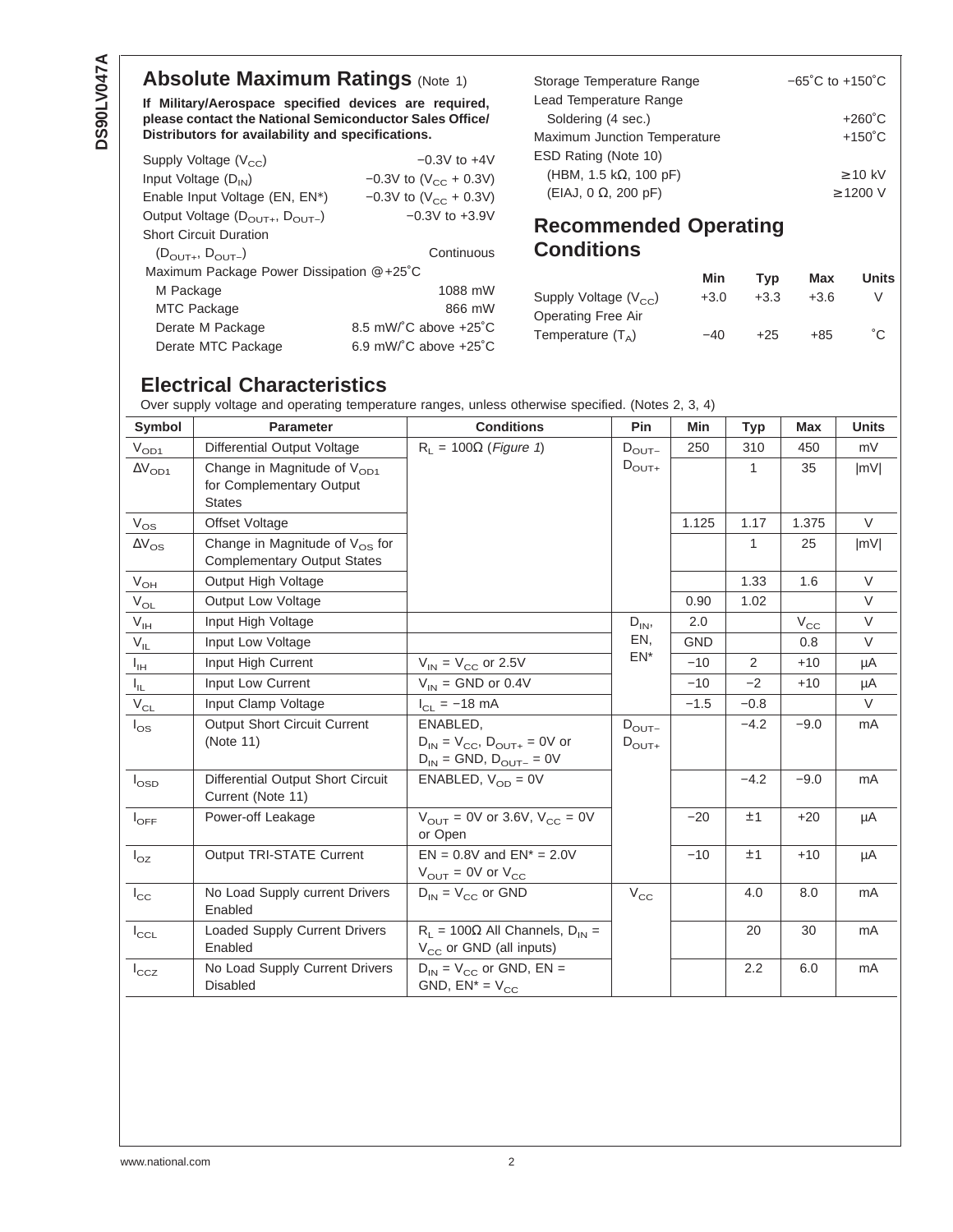**A740VJ0820 DS90LV047A**

## **Switching Characteristics**

| $V_{CC}$ = +3.3V ± 10%, $T_A$ = -40°C to +85°C (Notes 3, 9, 12) |                                                                              |                                   |             |               |                |              |
|-----------------------------------------------------------------|------------------------------------------------------------------------------|-----------------------------------|-------------|---------------|----------------|--------------|
| Symbol                                                          | <b>Parameter</b>                                                             | <b>Conditions</b>                 | Min         | <b>Typ</b>    | <b>Max</b>     | <b>Units</b> |
| <sup>t</sup> PHLD                                               | Differential Propagation Delay High to Low                                   | $R_1 = 100\Omega$ , $C_1 = 15$ pF | 0.5         | 0.9           | 1.7            | ns           |
| $t_{\sf PLHD}$                                                  | Differential Propagation Delay Low to High                                   | (Figure 2 and Figure 3)           | 0.5         | 1.2           | 1.7            | ns           |
| $t_{SKD1}$                                                      | Differential Pulse Skew  t <sub>PHLD</sub> - t <sub>PLHD</sub>  <br>(Note 5) |                                   |             | 0.3           | 0.4            | ns           |
| t <sub>SKD2</sub>                                               | Channel-to-Channel Skew (Note 6)                                             |                                   | $\Omega$    | 0.4           | 0.5            | ns           |
| $t_{\mathsf{SKD3}}$                                             | Differential Part to Part Skew (Note 7)                                      |                                   | $\Omega$    |               | 1.0            | ns           |
| $t_{\mathsf{SKD4}}$                                             | Differential Part to Part Skew (Note 8)                                      |                                   | $\mathbf 0$ |               | 1.2            | ns           |
| $t_{\sf T LH}$                                                  | Rise Time                                                                    |                                   |             | 0.5           | 1.5            | ns           |
| $t$ <sub>THL</sub>                                              | <b>Fall Time</b>                                                             |                                   |             | 0.5           | 1.5            | ns           |
| $t_{PHZ}$                                                       | Disable Time High to Z                                                       | $R_1 = 100\Omega$ , $C_1 = 15$ pF |             | 2             | 5              | ns           |
| $t_{PLZ}$                                                       | (Figure 4 and Figure 5)<br>Disable Time Low to Z                             |                                   |             | $\mathcal{P}$ | 5              | ns           |
| $t_{PZH}$                                                       | Enable Time Z to High                                                        |                                   |             | 3             | $\overline{7}$ | ns           |
| $t_{PZL}$                                                       | Enable Time Z to Low                                                         |                                   |             | 3             | $\overline{7}$ | ns           |
| $t_{MAX}$                                                       | Maximum Operating Frequency (Note 14)                                        |                                   | 200         | 250           |                | <b>MHz</b>   |

**Note 1:** "Absolute Maximum Ratings" are those values beyond which the safety of the device cannot be guaranteed. They are not meant to imply that the devices should be operated at these limits. The table of "Electrical Characteristics" specifies conditions of device operation.

Note 2: Current into device pins is defined as positive. Current out of device pins is defined as negative. All voltages are referenced to ground except: V<sub>OD1</sub> and ∆VOD1.

**Note 3:** All typicals are given for:  $V_{CC} = +3.3V$ ,  $T_A = +25°C$ .

**Note 4:** The DS90LV047A is a current mode device and only functions within datasheet specifications when a resistive load is applied to the driver outputs typical range is (90Ω to 110Ω).

Note 5: t<sub>SKD1</sub> |t<sub>PHLD</sub> - t<sub>PLHD</sub>| is the magnitude difference in differential propagation delay time between the positive going edge and the negative going edge of the same channel.

Note 6: t<sub>SKD2</sub> is the Differential Channel-to-Channel Skew of any event on the same device.

Note 7: t<sub>SKD3</sub>, Differential Part to Part Skew, is defined as the difference between the minimum and maximum specified differential propagation delays. This specification applies to devices at the same  $V_{CC}$  and within 5°C of each other within the operating temperature range.

Note 8: t<sub>SKD4</sub>, part to part skew, is the differential channel-to-channel skew of any event between devices. This specification applies to devices over recommended operating temperature and voltage ranges, and across process distribution. t<sub>SKD4</sub> is defined as |Max - Min| differential propagation delay.

**Note 9:** Generator waveform for all tests unless otherwise specified:  $f = 1$  MHz,  $Z_0 = 50\Omega$ ,  $t_r \le 1$  ns, and  $t_f \le 1$  ns.

**Note 10:** ESD Ratings:

HBM (1.5 kΩ, 100 pF)  $≥$  10 kV

EIAJ (0 Ω, 200 pF) ≥ 1200 V

**Note 11:** Output short circuit current ( $I_{OS}$ ) is specified as magnitude only, minus sign indicates direction only.

**Note 12:** C<sub>L</sub> includes probe and jig capacitance.

**Note 13:** All input voltages are for one channel unless otherwise specified. Other inputs are set to GND.

Note 14: f<sub>MAX</sub> generator input conditions: t<sub>r</sub> = t<sub>f</sub> < 1 ns (0% to 100%), 50% duty cycle, 0V to 3V. Output Criteria: duty cycle = 45%/55%, VOD > 250mV, all channels switching.

## **Parameter Measurement Information**



**FIGURE 1. Driver V<sub>OD</sub> and V<sub>OS</sub> Test Circuit**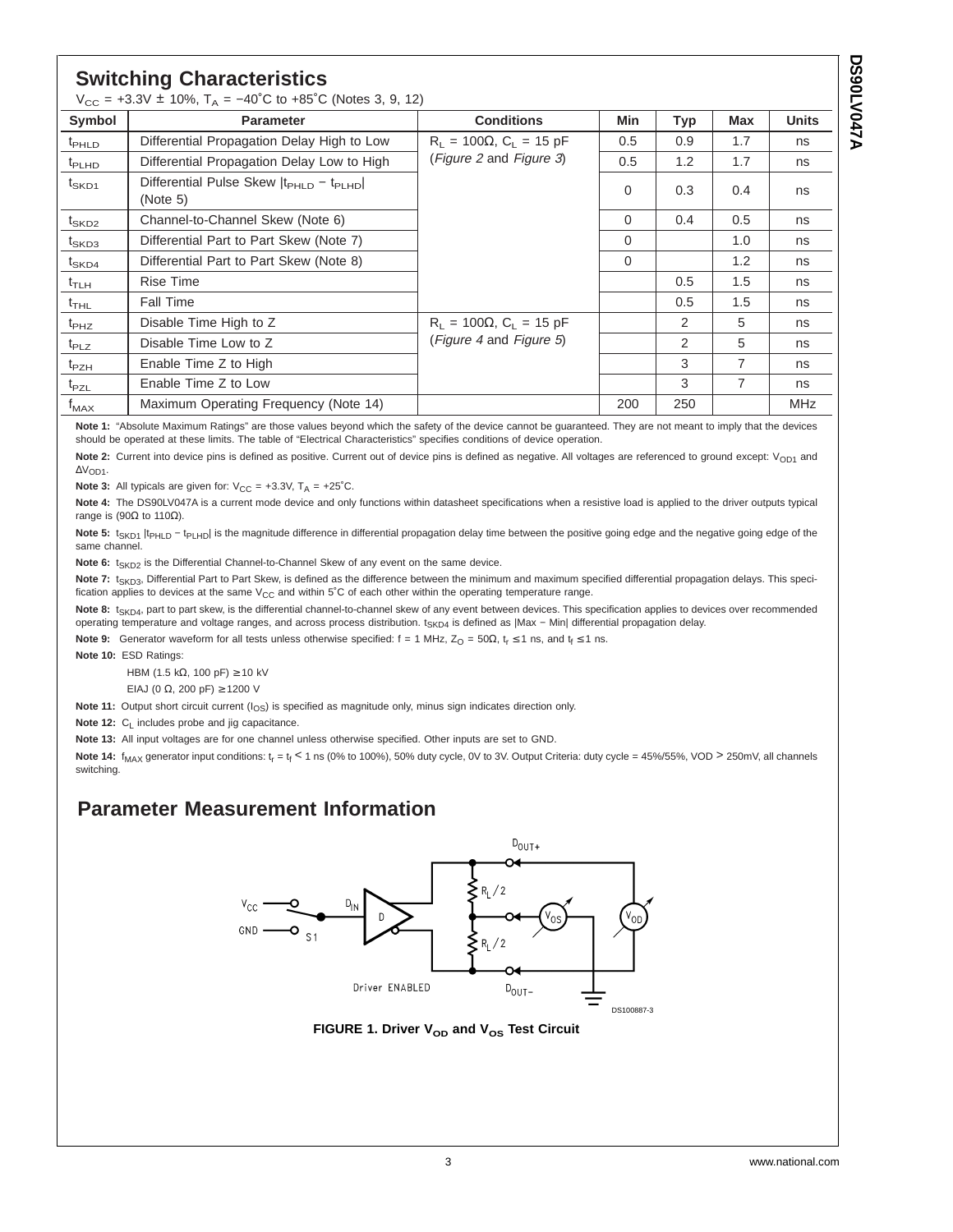## **Parameter Measurement Information (Continued)**



**FIGURE 2. Driver Propagation Delay and Transition Time Test Circuit**



**FIGURE 3. Driver Propagation Delay and Transition Time Waveforms**



**FIGURE 4. Driver TRI-STATE Delay Test Circuit**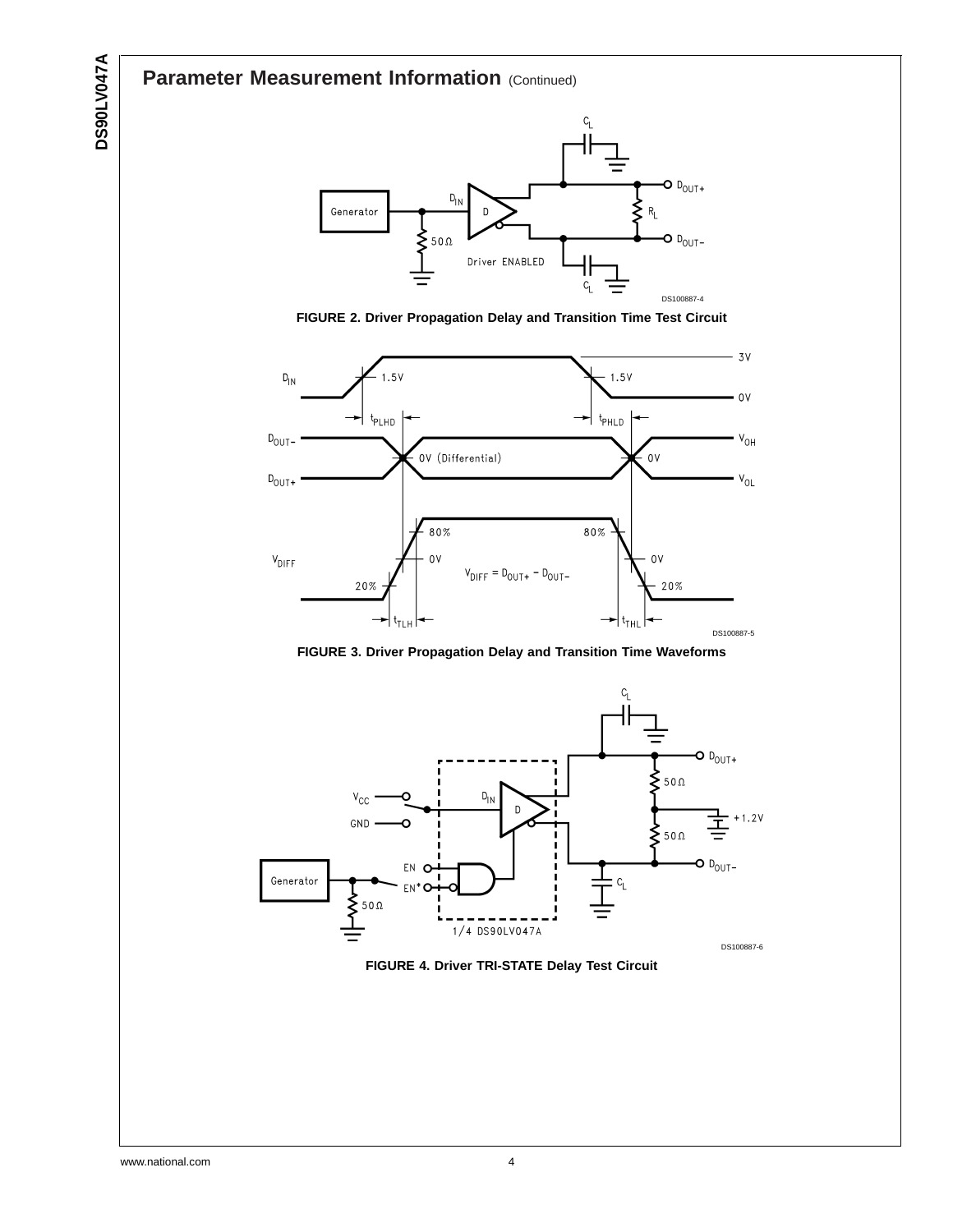#### **Parameter Measurement Information (Continued)**  $3V$ .<br>1.5V EN WHEN  $EN^* = GND$  or OPEN  $1.5V$  $\Omega$  $3V$  $EN^*$  WHEN  $EN = V_{CC}$ .<br>1.5 V  $1.5V$  $0V$  $t_{PHZ}$  $t_{\sf PZH}$  $V_{OH}$  $D_{\text{OUT+}}$  WHEN  $D_{\text{IN}} = V_{\text{CC}}$ 50% 50%  $D_{\text{OUT}}$  WHEN  $D_{\text{IN}}$  = GND  $1.2V$  $1.2V$  $D_{\text{OUT+}}$  WHEN  $D_{\text{IN}}$  = GND 50% 50%  $D_{OUT}$  WHEN  $D_{IN} = V_{CC}$  $V_{OL}$ t<sub>PLZ</sub> t<sub>PZL</sub> DS100887-7 **FIGURE 5. Driver TRI-STATE Delay Waveform Typical Application FNARLE O** Any LVDS Receiver DATA DATA **RT** ⋗  $1000$ n INPUT OUTPUT 1/4 DS90LV047A DS100887-8



## **Applications Information**

General application guidelines and hints for LVDS drivers and receivers may be found in the following application notes: LVDS Owner's Manual (lit #550062-001), AN808, AN977, AN971, AN916, AN805, AN903.

LVDS drivers and receivers are intended to be primarily used in an uncomplicated point-to-point configuration as is shown in Figure 6. This configuration provides a clean signaling environment for the fast edge rates of the drivers. The receiver is connected to the driver through a balanced media which may be a standard twisted pair cable, a parallel pair cable, or simply PCB traces. Typically, the characteristic differential impedance of the media is in the range of 100Ω. A termination resistor of 100 $Ω$  (selected to match the media), and is located as close to the receiver input pins as possible. The termination resistor converts the driver output current (current mode) into a voltage that is detected by the receiver. Other configurations are possible such as a multi-receiver configuration, but the effects of a mid-stream connector(s), cable stub(s), and other impedance discontinuities as well as ground shifting, noise margin limits, and total termination loading must be taken into account.

The DS90LV047A differential line driver is a balanced current source design. A current mode driver, generally speaking has a high output impedance and supplies a constant current for a range of loads (a voltage mode driver on the other hand supplies a constant voltage for a range of loads). Current is switched through the load in one direction to produce a logic state and in the other direction to produce the

other logic state. The output current is typically 3.1 mA, a minimum of 2.5 mA, and a maximum of 4.5 mA. The current mode driver **requires** (as discussed above) that a resistive termination be employed to terminate the signal and to complete the loop as shown in Figure 6. AC or unterminated configurations are not allowed. The 3.1 mA loop current will develop a differential voltage of 310mV across the 100Ω termination resistor which the receiver detects with a 250mV minimum differential noise margin, (driven signal minus receiver threshold  $(250 \text{mV} - 100 \text{mV} = 150 \text{mV})$ . The signal is centered around  $+1.2V$  (Driver Offset,  $V_{OS}$ ) with respect to ground as shown in Figure 7. Note that the steady-state voltage  $(V_{SS})$  peak-to-peak swing is twice the differential voltage  $(V<sub>OD</sub>)$  and is typically 620mV.

The current mode driver provides substantial benefits over voltage mode drivers, such as an RS-422 driver. Its quiescent current remains relatively flat versus switching frequency. Whereas the RS-422 voltage mode driver increases exponentially in most case between 20 MHz–50 MHz. This is due to the overlap current that flows between the rails of the device when the internal gates switch. Whereas the current mode driver switches a fixed current between its output without any substantial overlap current. This is similar to some ECL and PECL devices, but without the heavy static I<sub>CC</sub> requirements of the ECL/PECL designs. LVDS requires > 80% less current than similar PECL devices. AC specifications for the driver are a tenfold improvement over other existing RS-422 drivers.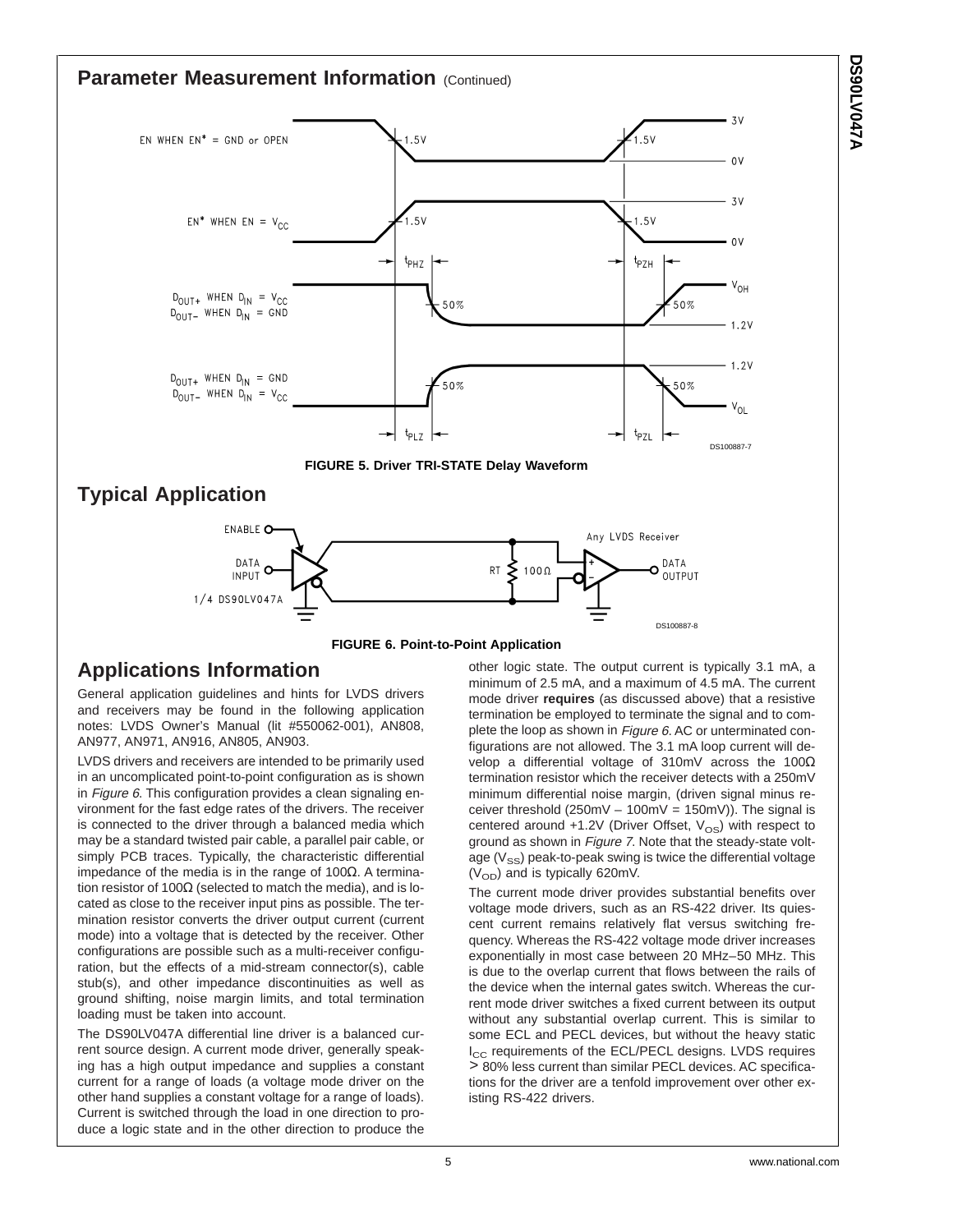## **Applications Information (Continued)**

The TRI-STATE function allows the driver outputs to be disabled, thus obtaining an even lower power state when the transmission of data is not required.

The DS90LV047A has a flow-through pinout that allows for easy PCB layout. The LVDS signals on one side of the device easily allows for matching electrical lengths of the differential pair trace lines between the driver and the receiver as well as allowing the trace lines to be close together to couple noise as common-mode. Noise isolation is achieved with the LVDS signals on one side of the device and the TTL signals on the other side.

#### **Power Decoupling Recommendations:**

Bypass capacitors must be used on power pins. Use high frequency ceramic (surface mount is recommended) 0.1µF and 0.001µF capacitors in parallel at the power supply pin with the smallest value capacitor closest to the device supply pin. Additional scattered capacitors over the printed circuit board will improve decoupling. Multiple vias should be used to connect the decoupling capacitors to the power planes. A 10µF (35V) or greater solid tantalum capacitor should be connected at the power entry point on the printed circuit board between the supply and ground.

#### **PC Board considerations:**

Use at least 4 PCB layers (top to bottom); LVDS signals, ground, power, TTL signals.

Isolate TTL signals from LVDS signals, otherwise the TTL may couple onto the LVDS lines. It is best to put TTL and LVDS signals on different layers which are isolated by a power/ground plane(s).

Keep drivers and receivers as close to the (LVDS port side) connectors as possible.

#### **Differential Traces:**

Use controlled impedance traces which match the differential impedance of your transmission medium (ie. cable) and termination resistor. Run the differential pair trace lines as close together as possible as soon as they leave the IC (stubs should be < 10mm long). This will help eliminate reflections and ensure noise is coupled as common-mode. In fact, we have seen that differential signals which are 1mm apart radiate far less noise than traces 3mm apart since magnetic field cancellation is much better with the closer traces. In addition, noise induced on the differential lines is much more likely to appear as common-mode which is rejected by the receiver.

Match electrical lengths between traces to reduce skew. Skew between the signals of a pair means a phase difference between signals which destroys the magnetic field cancellation benefits of differential signals and EMI will result. (Note the velocity of propagation,  $v = c/Er$  where c (the speed of light) =  $0.2997$ mm/ps or  $0.0118$  in/ps). Do not rely solely on the autoroute function for differential traces. Carefully review dimensions to match differential impedance and provide isolation for the differential lines. Minimize the number or vias and other discontinuities on the line.

Avoid 90˚ turns (these cause impedance discontinuities). Use arcs or 45˚ bevels.

Within a pair of traces, the distance between the two traces should be minimized to maintain common-mode rejection of the receivers. On the printed circuit board, this distance should remain constant to avoid discontinuities in differential impedance. Minor violations at connection points are allowable.

#### **Termination:**

Use a termination resistor which best matches the differential impedance or your transmission line. The resistor should be between 90Ω and 130Ω. Remember that the current mode outputs need the termination resistor to generate the differential voltage. LVDS will not work without resistor termination. Typically, connecting a single resistor across the pair at the receiver end will suffice.

Surface mount 1% to 2% resistors are best. PCB stubs, component lead, and the distance from the termination to the receiver inputs should be minimized. The distance between the termination resistor and the receiver should be < 10mm (12mm MAX).

#### **Probing LVDS Transmission Lines:**

Always use high impedance ( $> 100k\Omega$ ), low capacitance (< 2 pF) scope probes with a wide bandwidth (1 GHz) scope. Improper probing will give deceiving results.

#### **Cables and Connectors, General Comments:**

When choosing cable and connectors for LVDS it is important to remember:

Use controlled impedance media. The cables and connectors you use should have a matched differential impedance of about 100Ω. They should not introduce major impedance discontinuities.

Balanced cables (e.g. twisted pair) are usually better than unbalanced cables (ribbon cable, simple coax.) for noise reduction and signal quality. Balanced cables tend to generate less EMI due to field canceling effects and also tend to pick up electromagnetic radiation a common-mode (not differential mode) noise which is rejected by the receiver.

For cable distances < 0.5M, most cables can be made to work effectively. For distances  $0.5M \le d \le 10M$ , CAT 3 (category 3) twisted pair cable works well, is readily available and relatively inexpensive.

#### **Fail-Safe Feature:**

The LVDS receiver is a high gain, high speed device that amplifies a small differential signal (20mV) to CMOS logic levels. Due to the high gain and tight threshold of the receiver, care should be taken to prevent noise from appearing as a valid signal.

The receiver's internal fail-safe circuitry is designed to source/sink a small amount of current, providing fail-safe protection (a stable known state of HIGH output voltage) for floating, terminated or shorted receiver inputs.

- **Open Input Pins.** The DS90LV048A is a quad receiver device, and if an application requires only 1, 2 or 3 receivers, the unused channel(s) inputs should be left OPEN. Do not tie unused receiver inputs to ground or any other voltages. The input is biased by internal high value pull up and pull down resistors to set the output to a HIGH state. This internal circuitry will guarantee a HIGH, stable output state for open inputs.
- 2. **Terminated Input.** If the driver is disconnected (cable unplugged), or if the driver is in a TRI-STATE or poweroff condition, the receiver output will again be in a HIGH state, even with the end of cable 100 $\Omega$  termination resistor across the input pins. The unplugged cable can become a floating antenna which can pick up noise. If the cable picks up more than 10mV of differential noise, the receiver may see the noise as a valid signal and switch. To insure that any noise is seen as common-mode and not differential, a balanced interconnect should be used. Twisted pair cable will offer better balance than flat ribbon cable.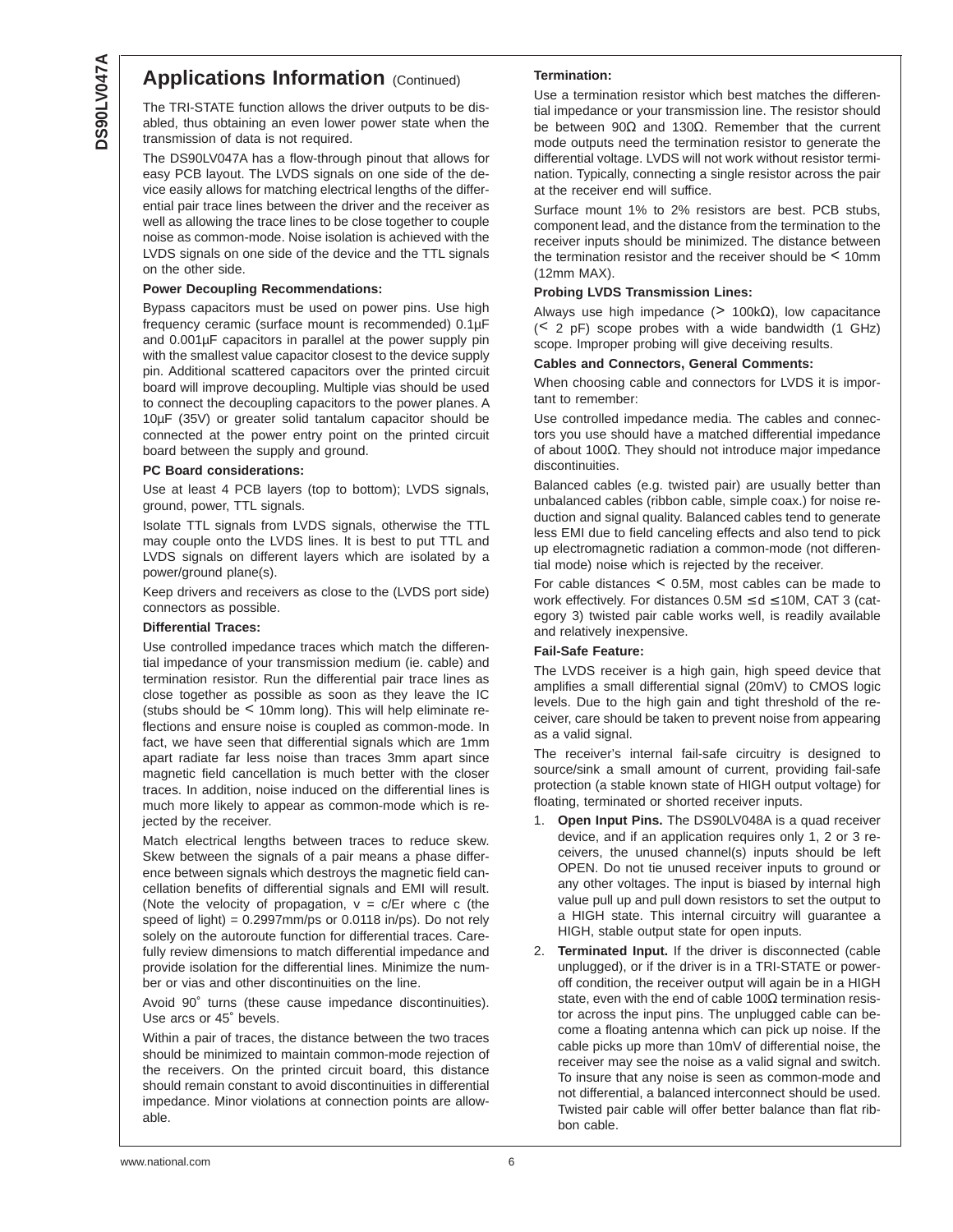## **Applications Information (Continued)**

3. **Shorted Inputs.** If a fault condition occurs that shorts the receiver inputs together, thus resulting in a 0V differential input voltage, the receiver output will remain in a HIGH state. Shorted input fail-safe is not supported across the common-mode range of the device (GND to 2.4V). It is only supported with inputs shorted and no external common-mode voltage applied.

External lower value pull up and pull down resistors (for a stronger bias) may be used to boost fail-safe in the presence of higher noise levels. The pull up and pull down resistors should be in the 5k $\Omega$  to 15k $\Omega$  range to minimize loading and waveform distortion to the driver. The common-mode bias point should be set to approximately 1.2V (less than 1.75V) to be compatible with the internal circuitry.



**FIGURE 7. Driver Output Levels**

## **Pin Descriptions**

| Pin No.           | <b>Name</b>       | <b>Description</b>                                                                                                                                                                                                           |
|-------------------|-------------------|------------------------------------------------------------------------------------------------------------------------------------------------------------------------------------------------------------------------------|
| 2, 3, 6, 7        | $D_{IN}$          | Driver input pin, TTL/CMOS<br>compatible                                                                                                                                                                                     |
| 10, 11, 14,<br>15 | $D_{\text{OUT+}}$ | Non-inverting driver output pin,<br><b>LVDS</b> levels                                                                                                                                                                       |
| 9, 12, 13,<br>16  | $D_{\text{OUT}-}$ | Inverting driver output pin, LVDS<br>levels                                                                                                                                                                                  |
| 1                 | EN                | Driver enable pin: When EN is<br>low, the driver is disabled. When<br>EN is high and $EN^*$ is low or<br>open, the driver is enabled. If<br>both EN and EN <sup>*</sup> are open<br>circuit, then the driver is<br>disabled. |

| Pin No. | <b>Name</b> | <b>Description</b>                                                                                                                                                                                                                      |
|---------|-------------|-----------------------------------------------------------------------------------------------------------------------------------------------------------------------------------------------------------------------------------------|
| 8       | FN*         | Driver enable pin: When EN <sup>*</sup> is<br>high, the driver is disabled.<br>When EN <sup>*</sup> is low or open and<br>EN is high, the driver is enabled.<br>If both EN and EN* are open<br>circuit, then the driver is<br>disabled. |
|         | $V_{CC}$    | Power supply pin, $+3.3V \pm 0.3V$                                                                                                                                                                                                      |
| 5       | GND         | Ground pin                                                                                                                                                                                                                              |

## **Ordering Information**

| Operating                          | Package Type/ | <b>Order Number</b> |  |  |
|------------------------------------|---------------|---------------------|--|--|
| <b>Temperature</b>                 | <b>Number</b> |                     |  |  |
| $-40^{\circ}$ C to $+85^{\circ}$ C | SOP/M16A      | DS90LV047ATM        |  |  |
| $-40^{\circ}$ C to $+85^{\circ}$ C | TSSOP/MTC16   | DS90LV047ATMTC      |  |  |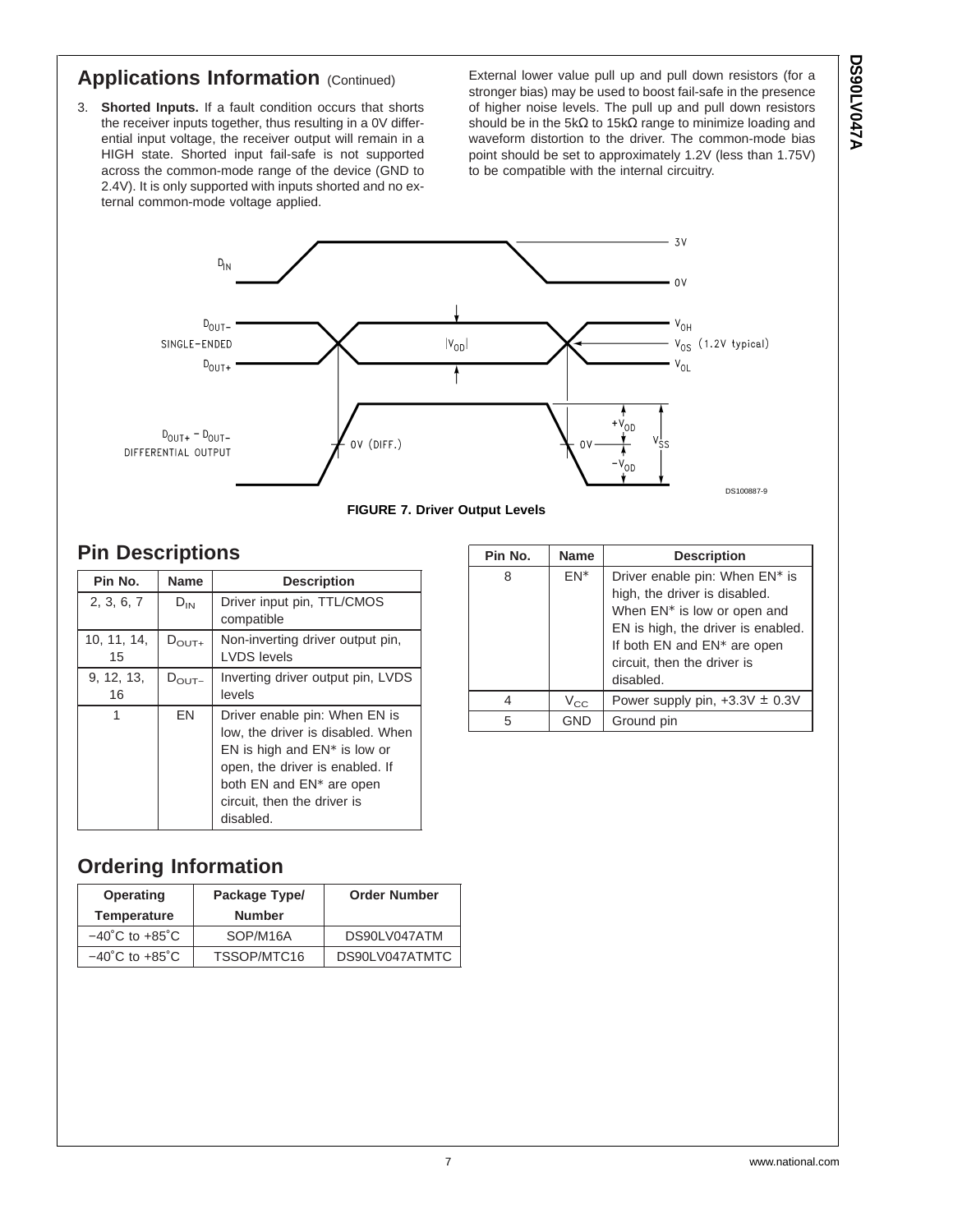# **Typical Performance Curves**

**Output High Voltage vs Power Supply Voltage**







**Differential Output Voltage vs Power Supply Voltage**



**Output Low Voltage vs Power Supply Voltage**



**Output TRI-STATE Current vs Power Supply Voltage**



#### **Differential Output Voltage vs Load Resistor**

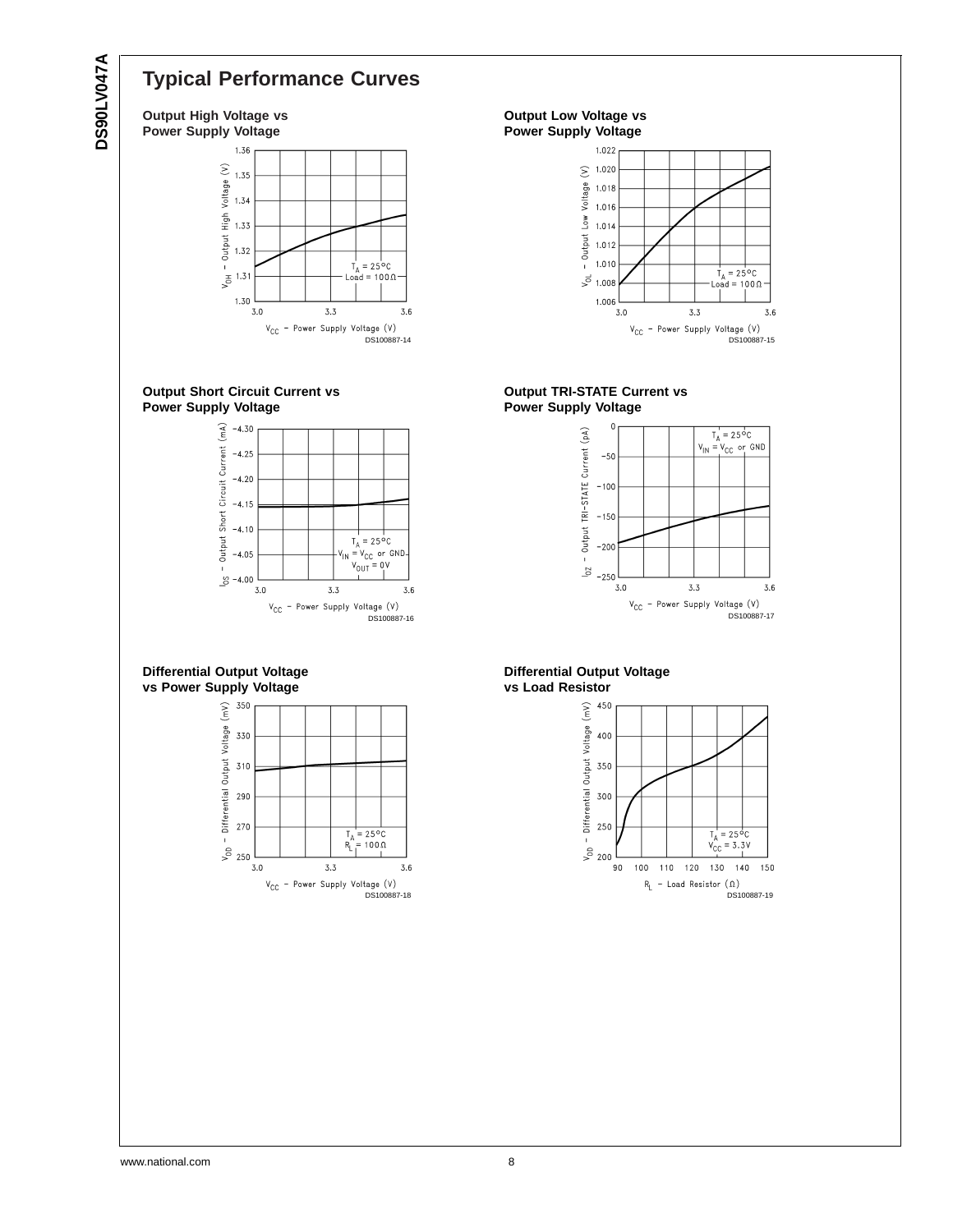## **Typical Performance Curves** (Continued)

#### **Offset Voltage vs Power Suppy Voltage**



**Power Supply Current vs Power Supply Voltage**



#### **Differential Propagation Delay vs Power Supply Voltage**



#### **Power Supply Current vs Frequency**



#### **Power Supply Current vs Ambient Temperature**



#### **Differential Propagation Delay vs Ambient Temperature**



**A740VJ0620 DS90LV047A**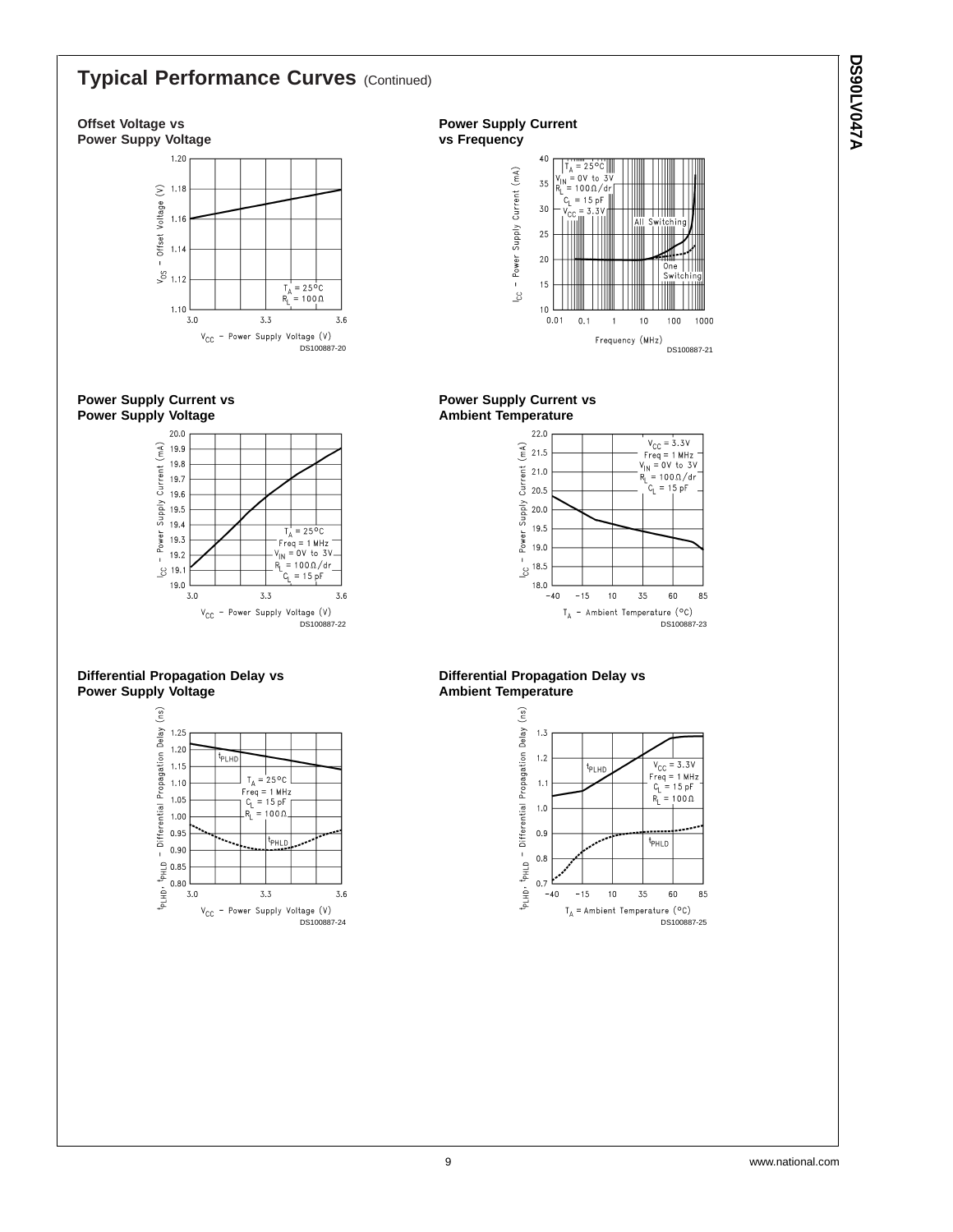# **A740VJ08SC DS90LV047A**

**Differential Skew vs**

## **Typical Performance Curves** (Continued)

**Power Supply Voltage** 500 (ps) 400 Differential Skew 300  $200$  $T_A = 25^{\circ}C$  $\mathbf{I}$  $\frac{1}{5}$ kD  $\begin{aligned} \n\text{Freq} &= 1 \text{ MHz} \\ \n\text{C}_1 &= 15 \text{ pF} \n\end{aligned}$ 100  $R_1 = 100 \Omega$  $\mathbf 0$  $3.0$  $3.3$  $3.6$  $\mathsf{v}_{\mathsf{CC}}$ - Power Supply Voltage (V) DS100887-26 **Transition Time vs Power Supply Voltage** 600 eg) 550 - Transition Time і<br>11 н 500  $t_{\text{THL}}$ 450 400  $T_A = 25^{\circ}C$  $t_{\rm FHL}$  $r_{eq} = 1$  MHz  $\frac{1}{2}$ 350  $= 15 \text{ nF}$  $c_{L}$  $= 100 \Omega$  $R_1$ 300  $3.0$  $3.3$  $3.6$ V<sub>CC</sub> - Power Supply Voltage (V) DS100887-28 **Data Rate vs Cable Length** 1000 Data Rate (Mbps) 100  $T_A = 25^{\circ}C$  $\mathsf{V}_{\mathsf{IN}}$ OV to 3V  $\equiv$  $R_{L}$  $= 100 \Omega/dr$  $c_{\rm L}$  $= 15 pF$  $= 3.3V$  $\rm v_{cc}$  $10$  $\mathbf{1}$  $10$ 100 Cable Length (m) DS100887-30

**Data Rate vs Cable Length Graph Test Procedure**

A pseudo-random bit sequence (PRBS) of 2<sup>9</sup>-1 bits was programmed into a function generator (Tektronix HFS9009) and connected to the driver inputs via  $50\Omega$  cables and SMB connectors. An oscilloscope (Tektronix 11801B) was used to probe the resulting eye pattern, measured differentially at the

**Differential Skew vs Ambient Temperature**







input to the receiver. A 100 $\Omega$  resistor was used to terminate the pair at the far end of the cable. The measurements were taken at the far end of the cable, at the receiver's input, and used for the jitter analysis for this graph. The frequency of the input signal was increased until the measured jitter  $(t_{\text{tcs}})$ equaled 20% with respect to the unit interval  $(t<sub>tui</sub>)$  for the particular cable length under test. Twenty percent jitter is a reasonable place to start with many system designs. The data used was NRZ. Jitter was measured at the 0V differential voltage of the differential eye pattern. The cables used were LG UTP 4 pair 24 gauge CAT 5 cables. The DS90LV047A and DS90LV048A were tested using the new LVDS Flow-Evaluation Board LVDS47/48PCB which is available in the LVDS47/48EVK evaluation kit.

The curve shows very good typical performance that can be used as a design guideline for data rate vs cable length. Increasing the jitter percentage increases the curve respectively, allowing the device to transmit faster over longer cable lengths. This relaxes the jitter tolerance of the system allowing more jitter into the system, which could reduce the reliability and efficiency of the system. Alternatively, decreasing the jitter percentage will have the opposite effect on the system. The area under the curve is considered the safe operating area based on the above signal quality criteria. For more information on eye pattern testing, please see National Application Note AN-808.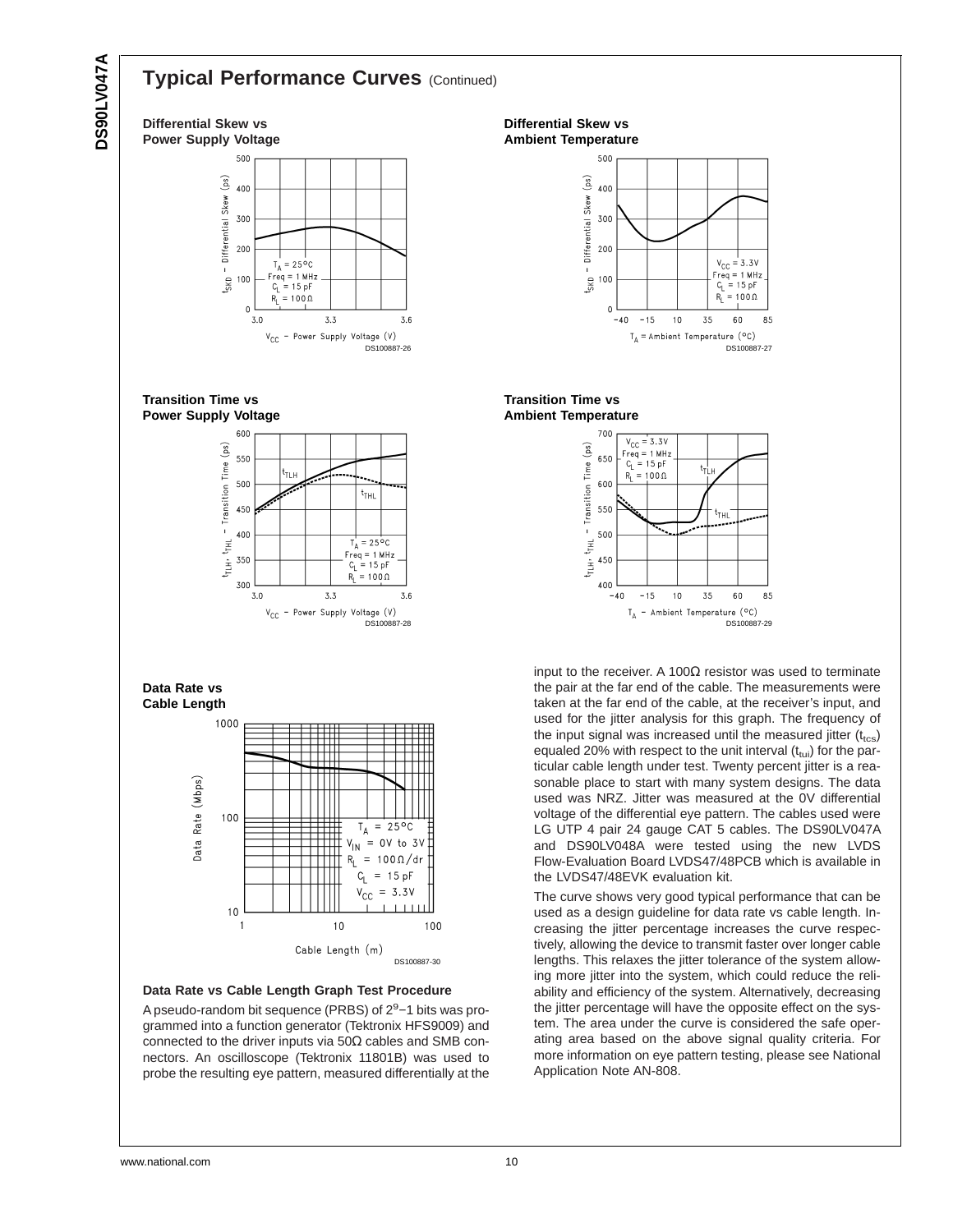**Physical Dimensions** inches (millimeters) unless otherwise noted  $\frac{0.386 - 0.394}{(9.804 - 10.00)}$  $14$  $13$  $12$  $15$  $11$  $\overline{10}$ Ã ة  $\hat{\mathsf{H}}$ Δ ሰ  $\frac{0.228 - 0.244}{(5.791 - 6.198)}$  $30<sub>0</sub>$ Å Ų Ĥ À Ĥ Å ţ LEAD NO.1<br>IDENT  $\frac{0.010}{(0.254)}$  MAX  $\frac{0.150 - 0.157}{(3.810 - 3.988)}$  $\frac{0.053 - 0.069}{(1.346 - 1.753)}$  $\frac{0.010 - 0.020}{(0.254 - 0.508)}$  $\frac{0.004 - 0.010}{(0.102 - 0.254)}$  $\times 45$ 8° MAX TYP<br>ALL LEADS Ÿ Ħт ヨヒヨキ SEATING<br>PLANE  $\overline{\textbf{1}}$ 7 1  $\frac{0.014}{(0.356)}$  $\begin{array}{c} 0.008\,{-}\,0.010 \\ \hline (0.203\,{-}\,0.254) \\ \hline \mathrm{TP}\,\text{ALL} \,\text{LEADS} \end{array}$  $-\frac{0.050}{(1.270)}$ <br>TYP  $-\frac{0.014-0.020}{(0.356-0.508)}$ TYP  $\frac{0.016 - 0.050}{(0.406 - 1.270)}$ <br>TYP ALL LEADS  $\begin{array}{c}\n 0.004 \\
\hline\n (0.102)\n \end{array}$  ALL LEAD TIPS  $-\frac{0.008}{(0.203)}$  TYP  $M16A$  (REV H) **16-Lead (0.150" Wide) Molded Small Outline Package, JEDEC Order Number DS90LV047ATM NS Package Number M16A**